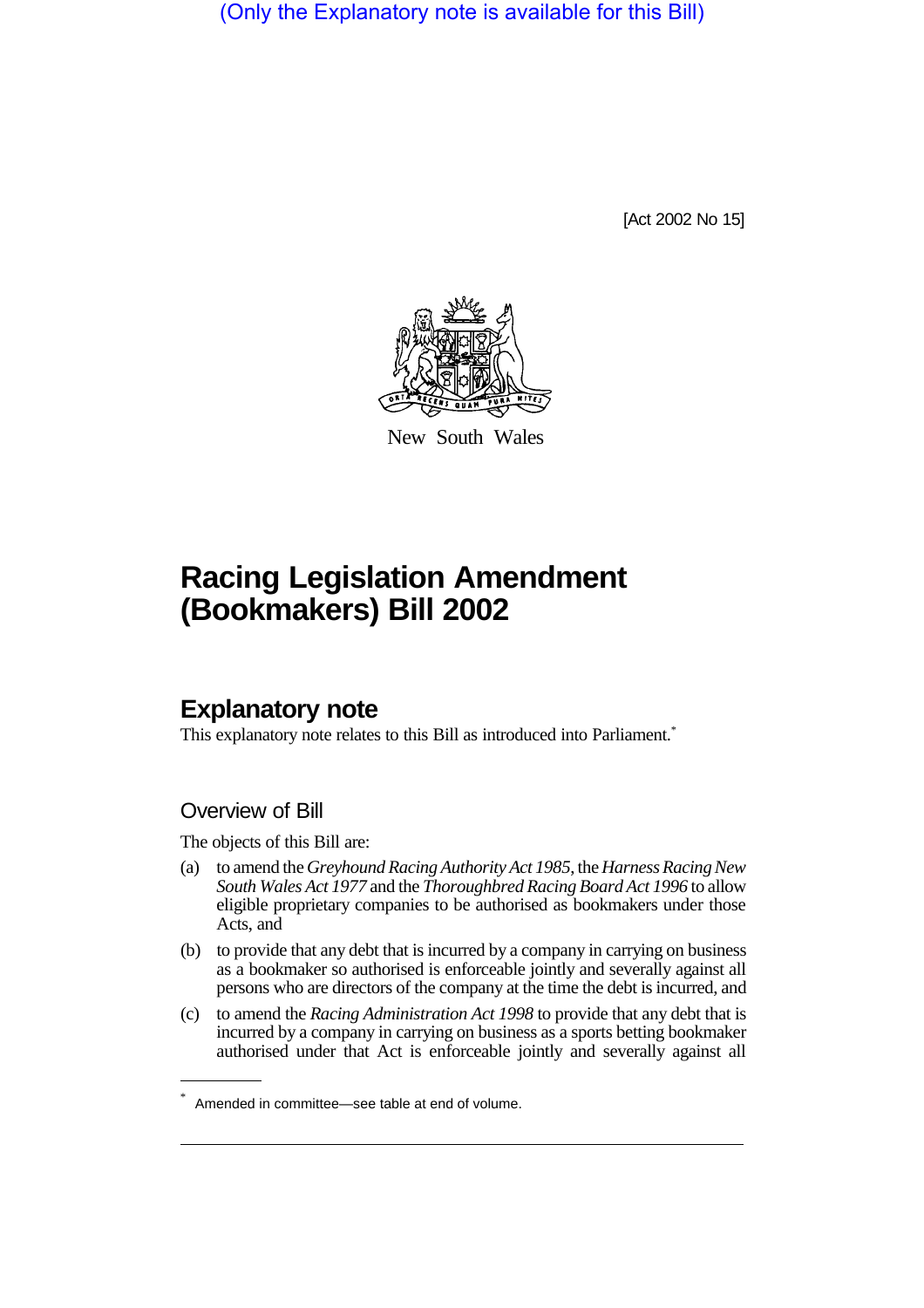Explanatory note

persons who are directors of the company at the time the debt is incurred, and

- (d) to provide for separate individual and corporate penalties in relation to certain offences under the *Racing Administration Act 1998* and the *Unlawful Gambling Act 1998* involving authorised bookmakers, and
- (e) to make consequential and ancillary amendments.

#### Outline of provisions

**Clause 1** sets out the name (also called the short title) of the proposed Act.

**Clause 2** provides for the commencement of the proposed Act on a day or days to be appointed by proclamation.

**Clause 3** is a formal provision giving effect to the amendments to the *Greyhound Racing Authority Act 1985* set out in Schedule 1.

**Clause 4** is a formal provision giving effect to the amendments to the *Harness Racing New South Wales Act 1977* set out in Schedule 2.

**Clause 5** is a formal provision giving effect to the amendments to the *Thoroughbred Racing Board Act 1996* set out in Schedule 3.

**Clause 6** is a formal provision giving effect to the amendments to the *Racing Administration Act 1998* set out in Schedule 4.

**Clause 7** is a formal provision giving effect to the amendments to the *Unlawful Gambling Act 1998* set out in Schedule 5.

#### **Schedule 1 Amendment of Greyhound Racing Authority Act 1985**

**Schedule 1 [1]** inserts a new section 9AA. The section provides that proprietary companies (as well as natural persons) may apply for registration as a bookmaker under the principal Act. However, the Greyhound Racing Authority must refuse to grant an application to register a company as a bookmaker unless satisfied it is an *eligible company*. The proposed section sets out the relevant criteria in this regard, including the following:

- (a) the company must be taken to be registered in New South Wales for the purposes of the *Corporations Act 2001* of the Commonwealth,
- (b) each director must be registered as an individual as a bookmaker under the Act,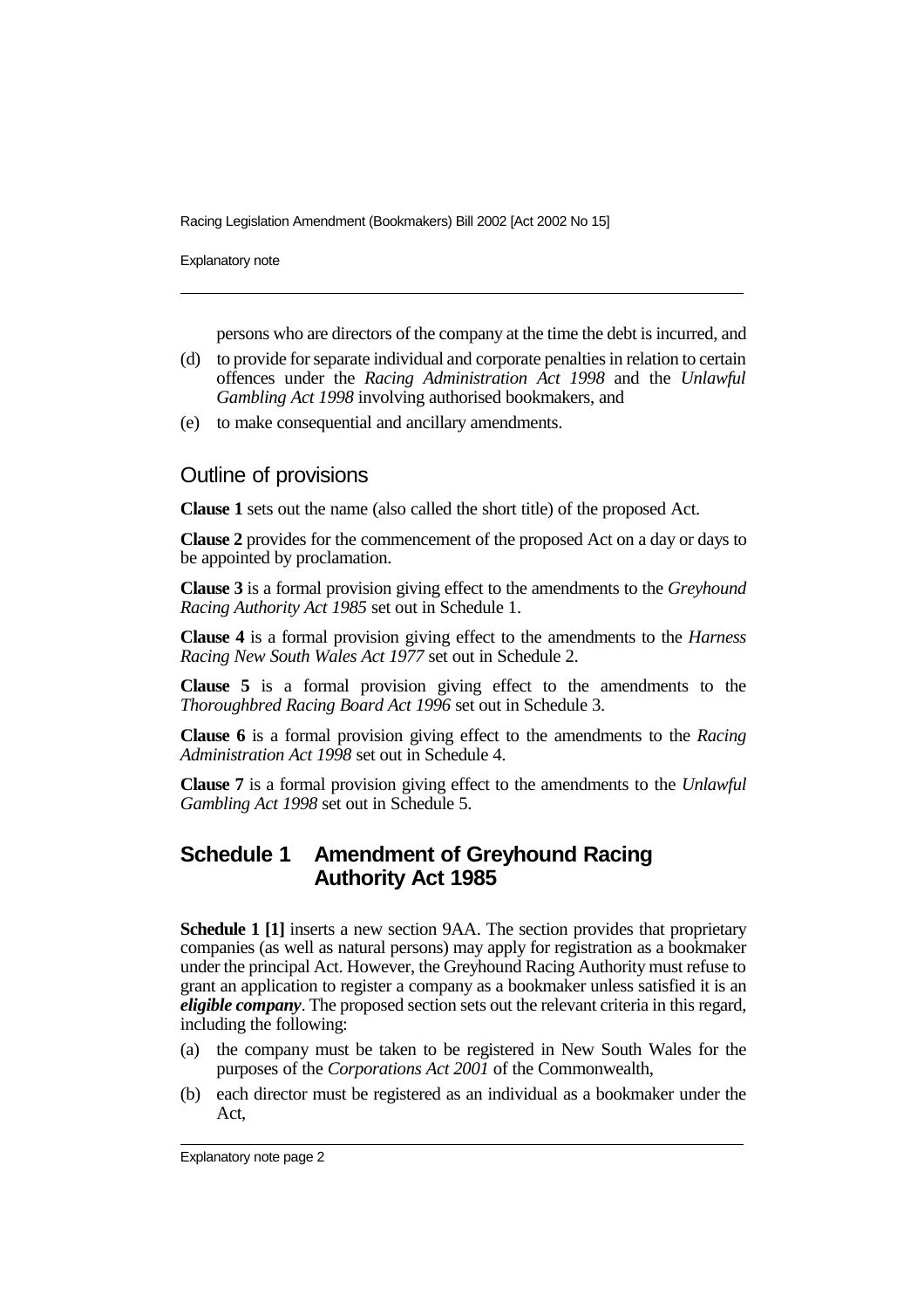Explanatory note

- (c) each shareholder or person concerned in the management of the companywho is not a director must, in the opinion of the Authority, be a fit and proper person to be so registered (with the proposed section also providing that it is a condition of the company's registration as a bookmaker that such persons not be registered as individuals as bookmakers under the Act),
- (d) each shareholder who is not a director must be a close family member of a director.

The proposed section sets out certain conditions imposed on a company's registration as a bookmaker. Broadly, these relate to the extent to which persons who are directors, shareholders or persons concerned in the management of a company registered as a bookmaker under the Act are prohibited from operating or participating in the operation of, or having a financial interest in, other bookmaking and related businesses in New South Wales, the States and Territories, and other countries.

The proposed section also provides that any debt that is incurred by a company in carrying on business as a bookmaker registered under the Act is enforceable jointly and severally against all persons who are directors of the company at the time the debt is incurred.

**Schedule 1 [2]** amends Schedule 3 to enable regulations of a savings or transitional nature to be made as a consequence of the enactment of the proposed amending Act.

### **Schedule 2 Amendment of Harness Racing New South Wales Act 1977**

**Schedule 2 [1]** inserts a new section 9A which mirrors section 9AA of the *Greyhound Racing Authority Act 1985* (as outlined above).

**Schedule 2 [2]** amends Schedule 5 to enable regulations of a savings or transitional nature to be made as a consequence of the enactment of the proposed amending Act.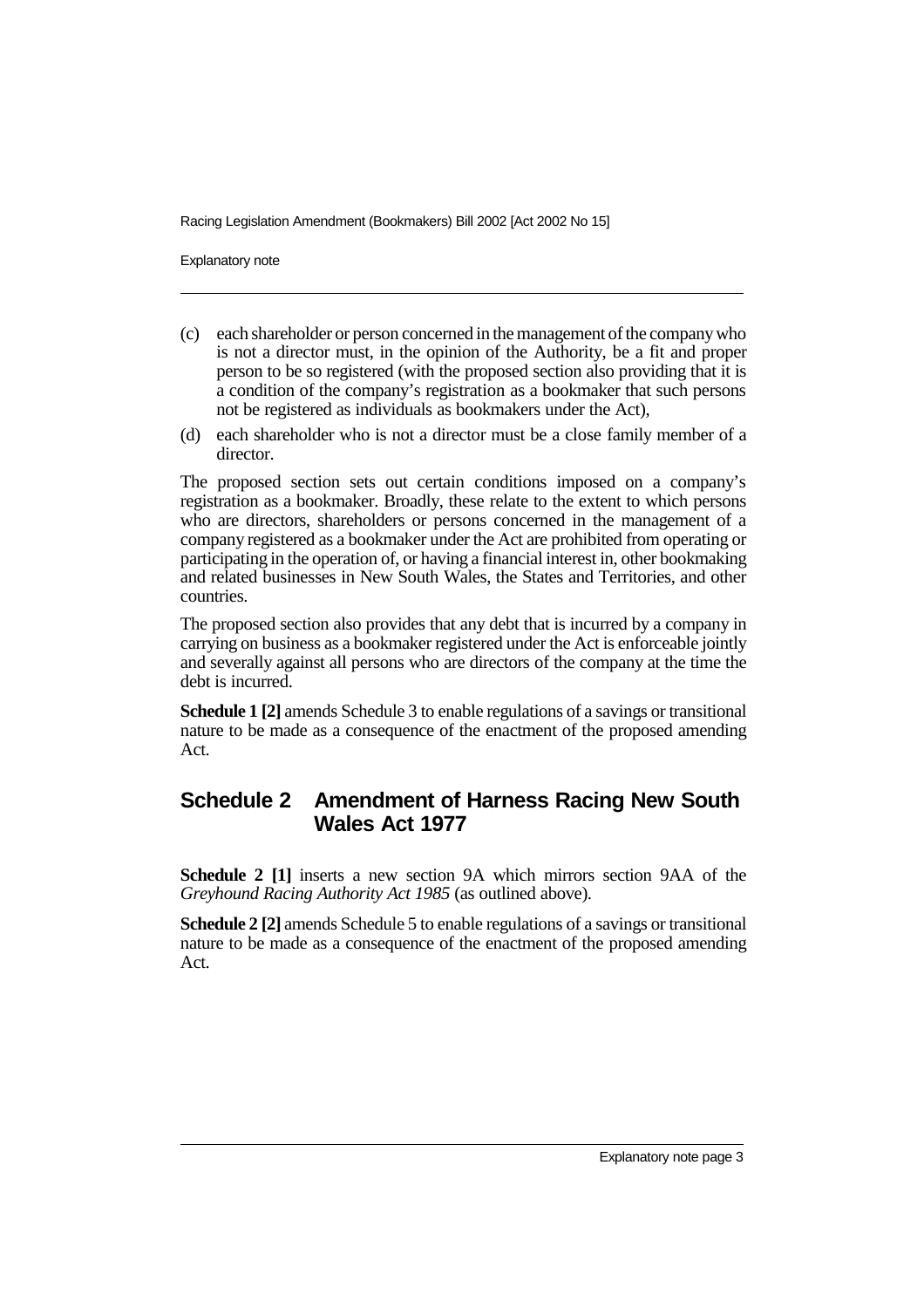Explanatory note

### **Schedule 3 Amendment of Thoroughbred Racing Board Act 1996**

**Schedule 3 [1]** inserts a new section 14A which mirrors proposed section 9AA of the*Greyhound Racing Authority Act 1985* (as outlined above) and proposed section 9A of the *Harness Racing New South Wales Act 1977*.

**Schedule 3 [2]** amends Schedule 1 to enable regulations of a savings or transitional nature to be made as a consequence of the enactment of the proposed amending Act.

### **Schedule 4 Amendment of Racing Administration Act 1998**

**Schedule 4 [1]** amends the penalty provision applying to the offence of conducting unauthorised telephone or electronic betting by a licensed bookmaker. The proposed amendment applies the existing penalty to individual offenders and provides for a monetary penalty (twice that applying to individuals) for corporate offenders.

**Schedule 4 [2]** inserts a new section 19A which provides that any debt that is incurred by a company in carrying on business as a sports betting bookmaker authorised under the Act is enforceable jointly and severallyagainst all persons who are directors of the company at the time the debt is incurred. (The principal Act currently provides for the authorisation of bookmakers registered under the *Greyhound Racing Authority Act 1985* or the *Harness Racing New South Wales Act 1977*, or licensed under the *Thoroughbred Racing Board Act 1996*, to take bets on specified sports betting events.)

**Schedule 4 [3]** and **[4]** substitute sections 26D (4) and 26E, respectively, in order to provide for further grounds on which the Bookmakers Revision Committee may refuse to issue a State bookmakers tax authority to an applicant, or revoke such an authority once issued. These further grounds take into account the proposed company operating structure for bookmakers.

**Schedule 4 [5]** inserts a new section 36B which makes directors and managers of a corporation liable for the corporation's contravention of the Act or the regulations unless they satisfy the court that they had no knowledge of the contravention, were not in a position to influence the conduct of the corporation in relation to the contravention or that they used all due diligence to prevent the contravention. This provision does not affect the liability of corporations.

Explanatory note page 4